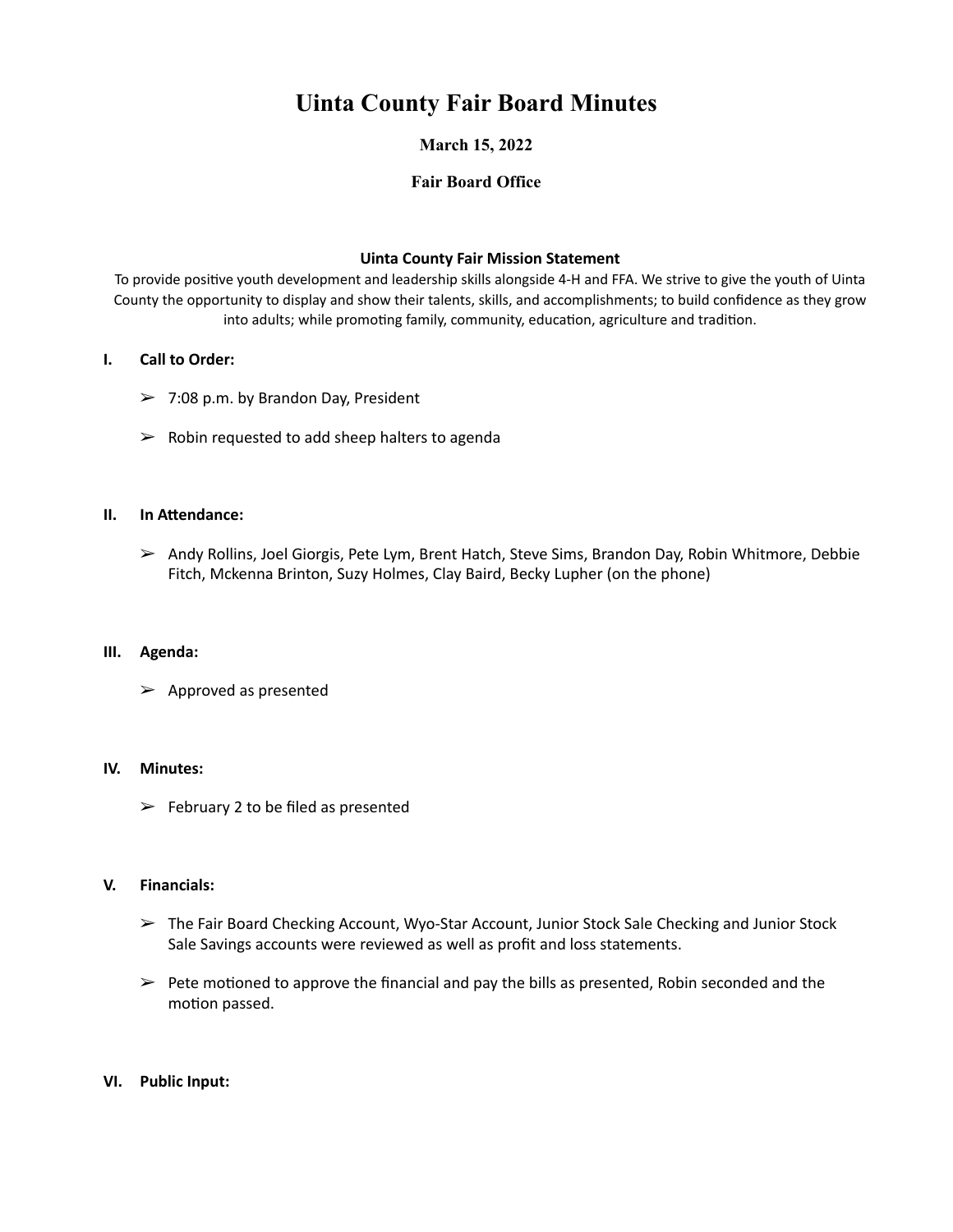$\triangleright$  Lyman High School Grad Night Committee requested donations, they will get 2 sets of POP (Pay One Price) fair tickets.

#### **VII. Committee Reports:**

- $\triangleright$  Livestock Sale Committee: FB suggested putting out an add requesting bids for a photographer
- $\geq$  4-H: The Fairgrounds will be available for YAP on April 1st
- $\triangleright$  FFA: Contact FFA about running the BEER Garden
- $\triangleright$  Commissioner Comments: Commissioner Hatch talked about the proposed facility being built on the side of Evanston.
- $\triangleright$  Maintenance: Tent addition update, Josh is going to pick up the tent in Las Vegas. Clay said that the automatic waterers were removed from the pig and sheep barn. Robin went and checked and they were still in place. The board is really upset that this could be a possibility.
- $\triangleright$  Fair Staff: Accepting applications for summer help.

#### **VIII. Old Business:**

- $\blacktriangleright$  Free Stage Entertainment:
	- $\circ$  Hypno Hick: Sent a check for \$3600.00 & he wants powered camping spot
	- $\circ$  Disgo's Family Fun Show, looking/waiting for a contract
	- $\circ$  Face Painting, Contact Jessica Welling to check availability
	- $\circ$  Laser Maze / Mini Golf: contact Matthew Davis to see how much space is needed for his space.
	- $\circ$  Spray Can Art & Photo booth waiting until more is known on concert options.
	- $\circ$  Carnival Contract was received and signed, the location and parking was discussed.
- $\triangleright$  Robin motioned to accept Kevin Kallas Contract for DJ Service's, Steve seconded and the motion passed.
- $\triangleright$  Brent suggested that we contact Lisa at the Dunmar to reserve a block of rooms for a discount rate.
- $\triangleright$  Grandstand Entertainment
	- $\circ$  Concert July 30<sup>th</sup>: Cale Moon (\$2,000) Charley Jenkins (\$3,500). This is going to be a free community concert for the public. Contracts have not been received. Mindi will make contact and hopefully get contracts. We are working out details with using flatbed trailers for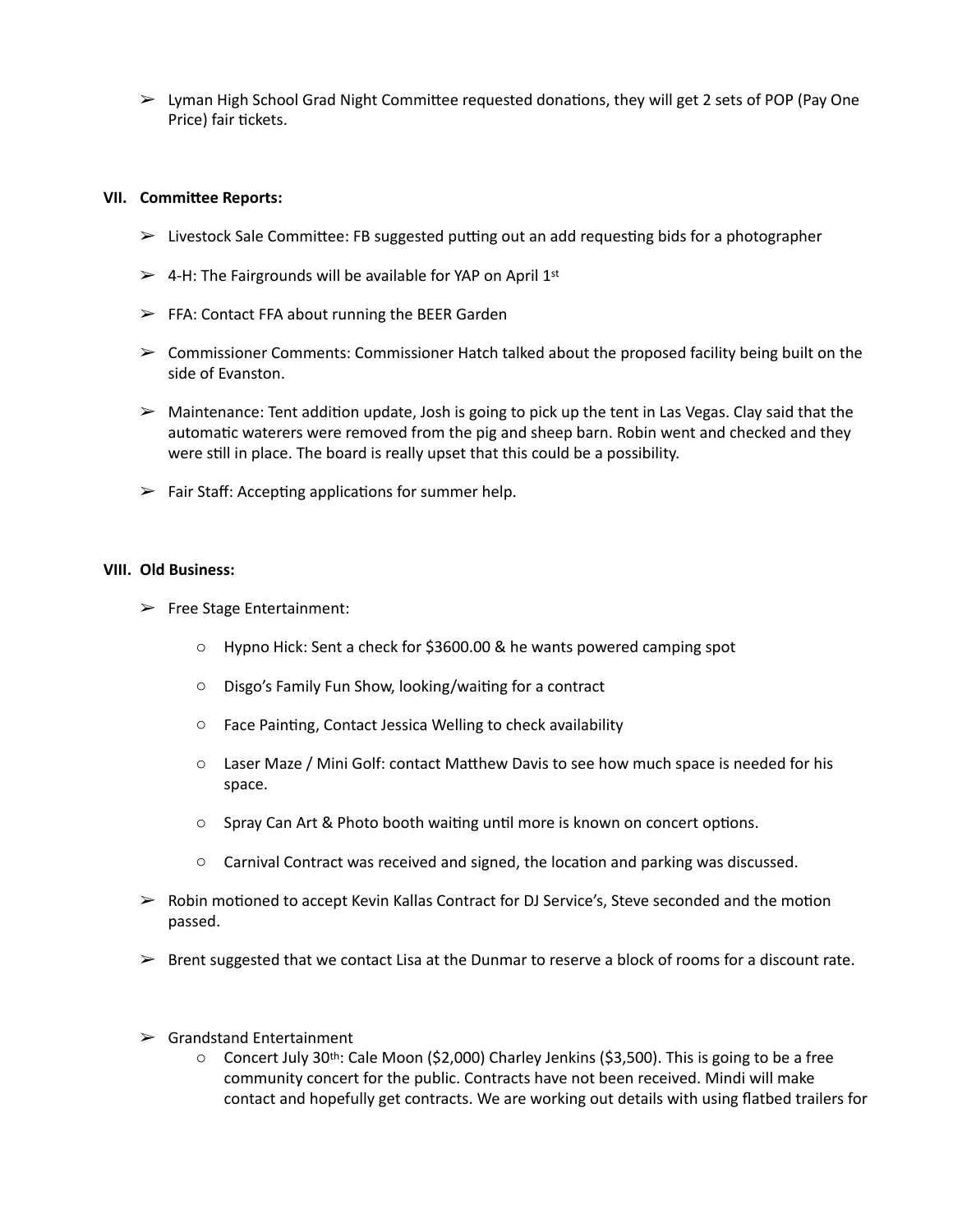stages and trying to find more information on requirements for the Sound System and lighting?

- $\circ$  Arena X (\$12,000) Steve has the contact information for this event. He will get this information to Mindi.
- $\circ$  Pig Wrestling (\$6,500) No contracts have been received, Mindi will be in contact with this company.
- $\circ$  Truck & Tractor Pulls \$19,000 (Was \$17,000) waiting for a contract, Mindi will also be in contact.
- $\triangleright$  Contract Labor: (Approved 12/01/21)
	- o Jim Bridger FFA Alumni \$1,000 (Beer Garden) Mindi will reach out to Cari Sue.
	- $\circ$  Evanston Express \$1500 (Ticket Takers) Steve will call and talk to them.
	- $\circ$  Search & Rescue \$1500 (Security) Search and rescue will be available for this event.
- $>$  Judges for 2022: The Fair office has a list of judges and they will be in contact with Steve and McKenna. Robin also recommended names of judges and gave contact information. It was also suggested we contact some college judging teams. Robin submitted some names of judges from colleges.
- $\triangleright$  Bank signature cards were discussed, the same members who were in leadership positions last year are the same people as this year so the signature cards do not need changed.
- $\triangleright$  Web updates: Mindi will get with the website designer and have her make the changes to the webpage.
- $\triangleright$  Horse Show Schedule: Mindi asked if the horse show could be moved to one day instead of two. She also has some suggestions about the schedule that will be discussed at the next meeting. Mindi will bring a detailed calendar to the next meeting.
- $\triangleright$  The fair book areas of responsibility were reviewed and changes were made so it can go into the fair book.

| 2022 FAIR BOARD MEMBER AREAS OF RESPONSIBILITY |
|------------------------------------------------|
|------------------------------------------------|

| TEAM BRANDING/SORTINGJOEL/BECKY | TRUCK/TRACTOR PULLSJOEL/BRANDO |  |
|---------------------------------|--------------------------------|--|
|                                 |                                |  |
|                                 |                                |  |

| TEAM BRANDING/SORTINGJOEL/BECKY | TRUCK/TRACTOR PULLSJOEL/BRANDON |  |
|---------------------------------|---------------------------------|--|
|                                 |                                 |  |
|                                 |                                 |  |
|                                 |                                 |  |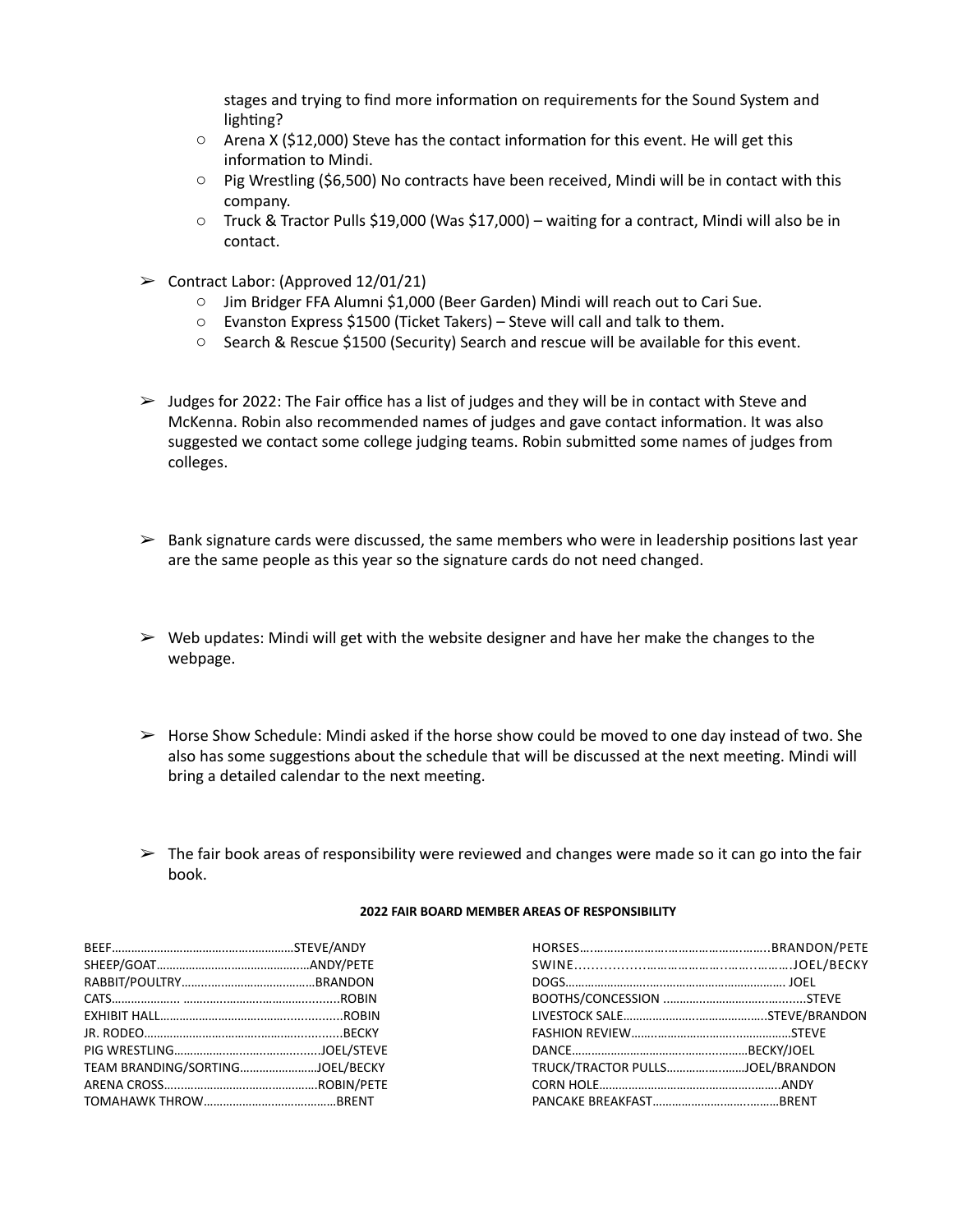#### **IX. New Business:**

- $>$  It was discussed to have to Fair office move to the Extension Office, there is not room in the extension office. So the fair office will stay at the fairgrounds.
- $\triangleright$  Fair Dates were discussed and it was decided to table it until the next Fair Board meeting so more details and information can be gathered. Mindi will bring a detailed calendar to the next meeting.
- $\triangleright$  The theme for this year's fair will be "ALL AMERICAN COUNTY FAIR"
- $\triangleright$  The idea of sending out Sponsor letters was discussed, it was decided that the letter be revised and reviewed and then send out. The same thing was decided for buckle sponsor letters.
- $\triangleright$  Food truck are welcome at fair and we would like to invite as many as we can. There is a Chicken Truck that goes to Napa, a fish Truck that goes to Murdochs, Mindi will try to be in contact with them and give them the information for fair.
- $\triangleright$  There is a Fair Managers meeting on March 30<sup>th</sup>, Robin motioned to pay for lodging, food and fuel for this meeting, Andy seconded and the motion passed.
- $\triangleright$  Scholarship applications have been sent out and are due the first part of April.
- $\triangleright$  Ribbons were discussed and it was decided to count and order ribbons.
- $\triangleright$  Trophy ideas buckles, coats, bracelets
- $\triangleright$  It was decided that we ask Whitney Schneider to run the Queen Contest.
- $\triangleright$  Robin talked about sheep halters and wants kids to be able to use them. There is no rule against them in the book.